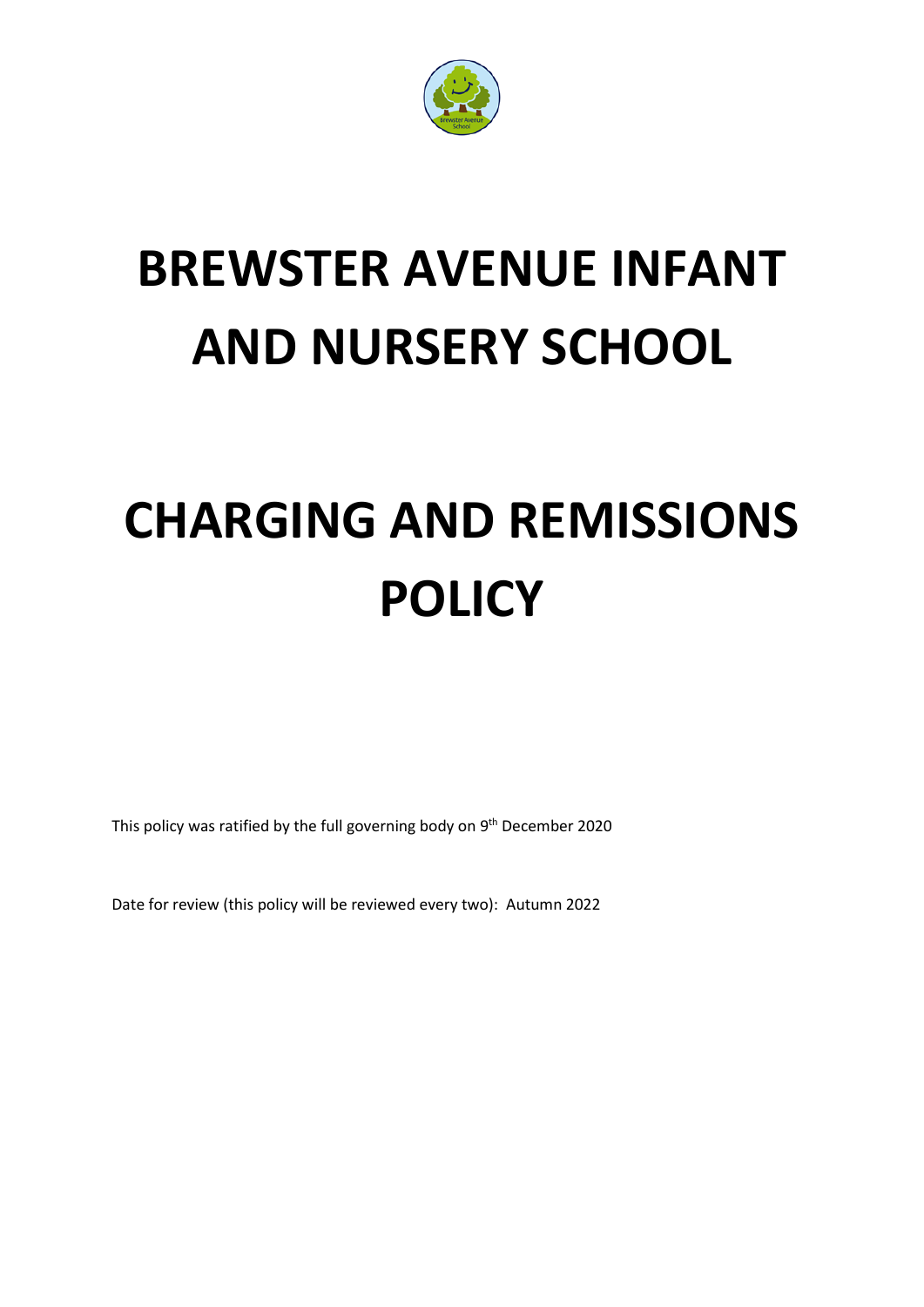We believe that all our pupils should have an equal opportunity to benefit from school activities and visits (curricular and extra-curricular) independent of their parents' financial means. This charging and remissions policy describes how we will do our best to ensure a good range of visits and activities is offered at the same time, try to minimise the financial barriers which may prevent some pupils taking full advantage of the opportunities.

The policy compliments the school's equality policy, educational visits policy and the teaching and learning policy.

The headteacher, staff and governors will ensure that the following applies:

- **1. No charges will be made for:**
	- Education provided during school hours (including the supply of any materials, books, instruments or other equipment)
	- Education provided outside school hours if it is part of the National Curriculum or part of the school's basic curriculum for religious education
	- Tuition for pupils learning to play musical instruments (or singing) if the tuition is required as part of the National Curriculum
	- Education provided on any trip that takes place during school hours. However, Governors have agreed that Voluntary Contributions may be requested
	- Education provided on any trip that takes place outside school hours if it is part of the National Curriculum or part of the school's basic curriculum for religious education
	- Transport provided in connection with an educational trip. However, Governors have agreed that Voluntary Contributions may be requested

## **2. Activities for which charges may be made:**

- Activities outside school hours Non-residential activities (other than those listed in 1 above)
- Residential activities board and lodging costs
- Music tuition for individuals or groups of any appropriate size

#### **3. Voluntary Contributions**

- When organising school trips to enrich the curriculum and the educational experience of the children, the school asks parents/carers to contribute to the cost
- All contributions are voluntary
- If we do not receive sufficient voluntary contributions, the trip may be cancelled
- If a trip goes ahead, it may include children whose parents/carers have not paid any contribution. We do not treat these children differently from any others. The school pays the additional costs in order to support the visit.
- Parents and carers have a right to know how each trip is funded, and the school provides this information on request.

#### **4. Families qualifying for remission or help with charges**

In order to remove financial barriers from disadvantaged pupils, the governing body has agreed that some activities and visits where charges can legally be made will be offered at no charge or a reduced charge to parents of children eligible for Pupil Premium.